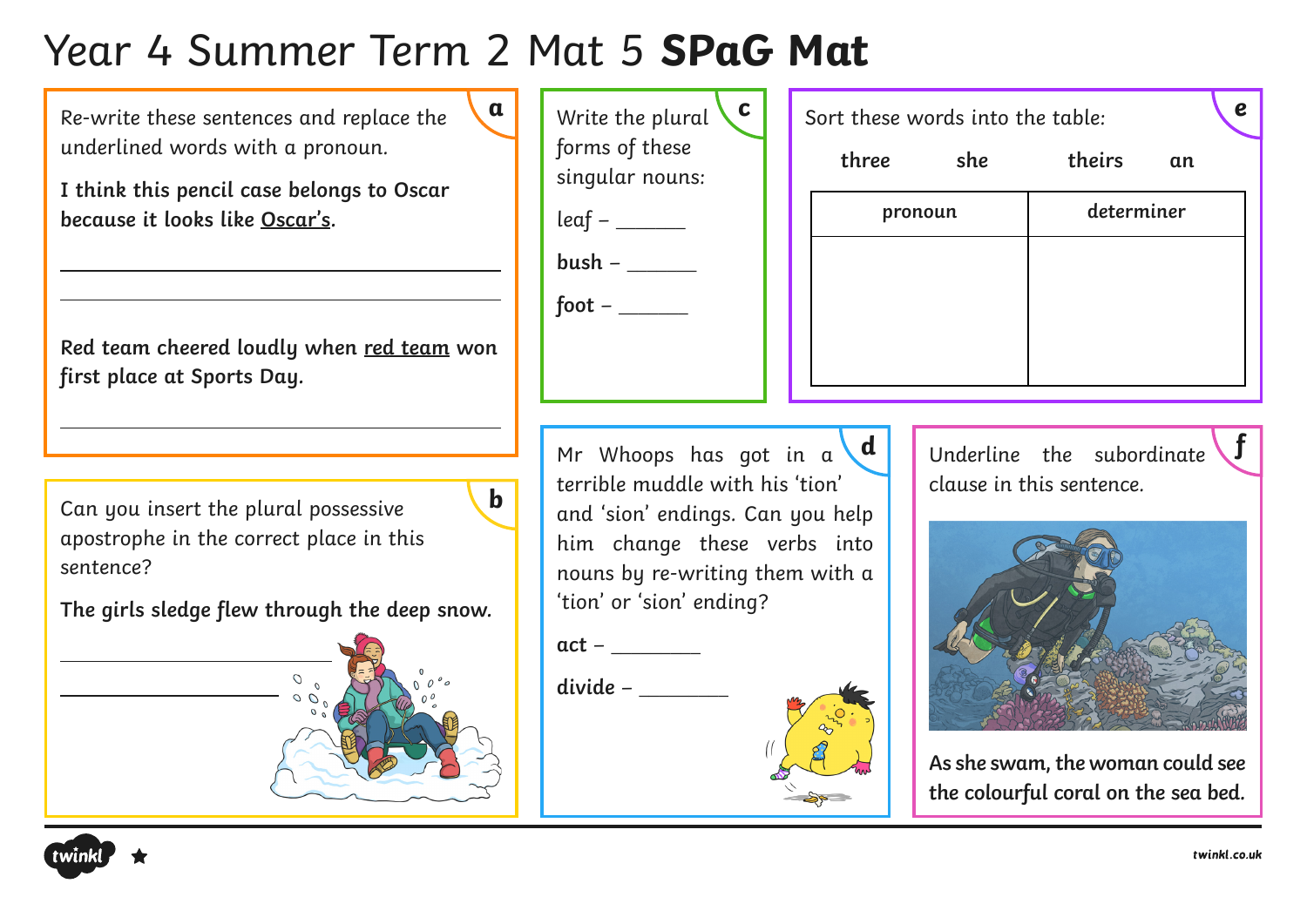# Year 4 Summer Term 2 Mat 5 **SPaG Mat**

**b**

Re-write these sentences and replace the underlined words with a pronoun.

**The woman picked up her handbag and the woman carried the handbag into the woman's car.**

Can you write a plural possessive apostrophe sentence to match this snowy picture?



| Write the plural                        |  |  |  |  |  |
|-----------------------------------------|--|--|--|--|--|
| forms of these singular                 |  |  |  |  |  |
| nouns:                                  |  |  |  |  |  |
| tooth –                                 |  |  |  |  |  |
| woman –                                 |  |  |  |  |  |
| mouse –                                 |  |  |  |  |  |
|                                         |  |  |  |  |  |
|                                         |  |  |  |  |  |
| Mr Whoops has got                       |  |  |  |  |  |
| in a terrible muddle                    |  |  |  |  |  |
| with his 'tion' and 'sion'              |  |  |  |  |  |
| endings. Can you help                   |  |  |  |  |  |
| him change these verbs                  |  |  |  |  |  |
| into nouns by re-writing                |  |  |  |  |  |
| them with a 'tion' or 'sion'<br>ending? |  |  |  |  |  |

**populate** – \_\_\_\_\_\_\_\_\_

**conclude** – \_\_\_\_\_\_\_\_\_

| $\overline{\mathbf{a}}$ | $\mathbf c$<br>Write the plural<br>forms of these singular<br>nouns: | Sort these words into the table:<br>theirs<br>she<br>three | e<br>an                          |  |
|-------------------------|----------------------------------------------------------------------|------------------------------------------------------------|----------------------------------|--|
|                         |                                                                      | pronoun                                                    | determiner                       |  |
|                         | woman $-$                                                            |                                                            |                                  |  |
|                         | mouse -                                                              |                                                            |                                  |  |
|                         | d                                                                    |                                                            | Add another word to each column. |  |



Re-write this sentence and add a subordinate clause.

**The woman could see the colourful coral on the sea bed.**



**f**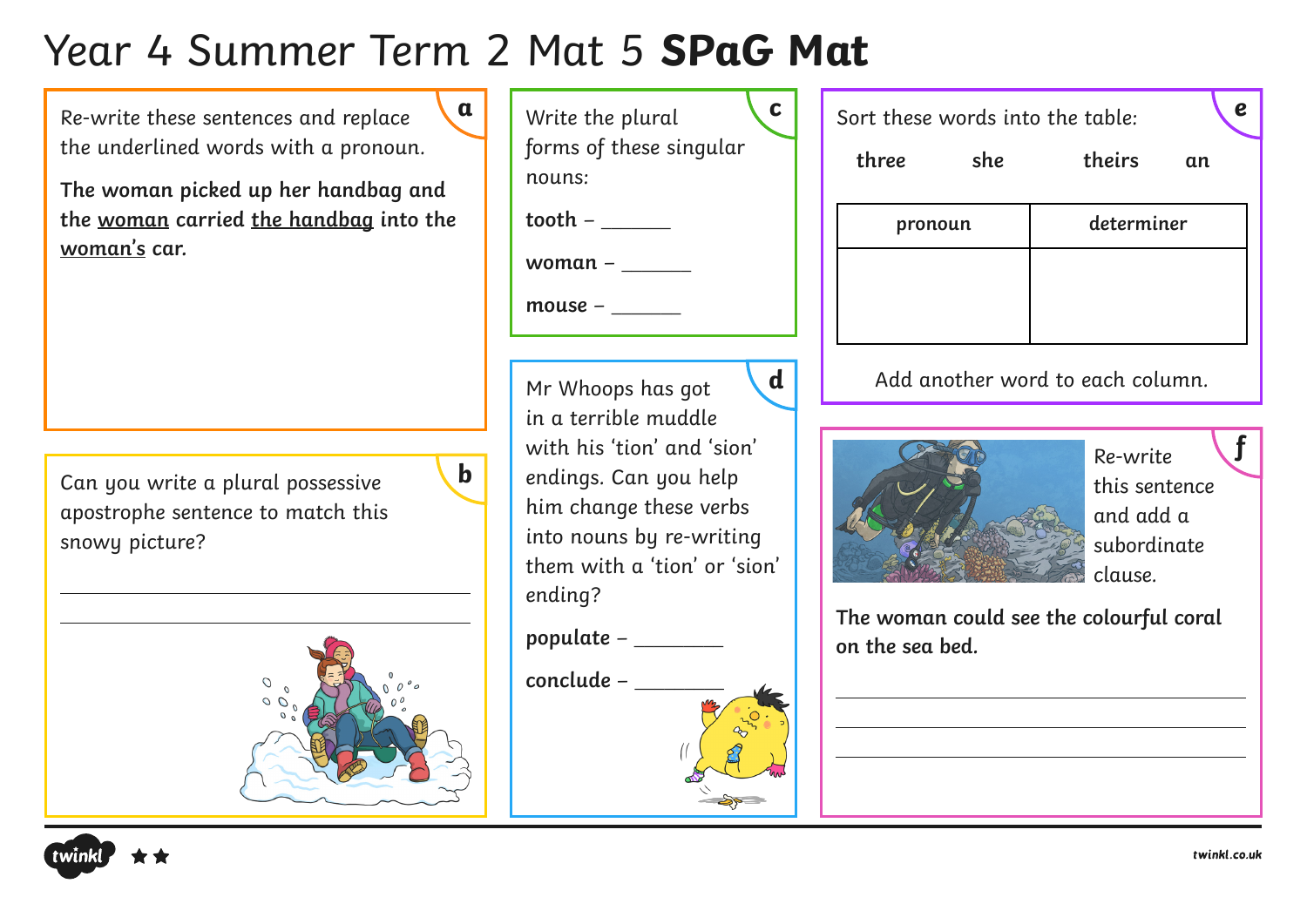#### Year 4 Summer Term 2 Mat 5 **SPaG Mat**

**a** Write the plural **c** Mr Whoops has got **d** Sort these words **e** Re-write these sentences and Write the plural Sort these words replace the underlined words with a forms of these in a terrible muddle into the table: with his 'tion' and 'sion' singular nouns: pronoun. **three she**  endings. Can you help **tooth** – \_\_\_\_\_\_\_ **The woman picked up her handbag and theirs an** him change these verbs **the woman carried the handbag into woman** – \_\_\_\_\_\_\_ into nouns by re-writing Add another TWO words **the woman's car.** them with a 'tion' or to each column. **mouse** – \_\_\_\_\_\_\_ 'sion' ending? **pronoun determiner** Can you think of **populate** – \_\_\_\_\_\_\_\_\_ another noun that changes into an **conclude** – \_\_\_\_\_\_\_\_\_ **Lily and Cole drink lots of water**  irregular plural? **because water keeps you hydrated and separate** – \_\_\_\_\_\_\_\_\_ **water is good for Lily and Cole.** Write a sentence with **b f**Can you write two sentences about this snowy picture; one with a singular possessive a subordinate clause apostrophe and one with a plural possessive about this picture. apostrophe?

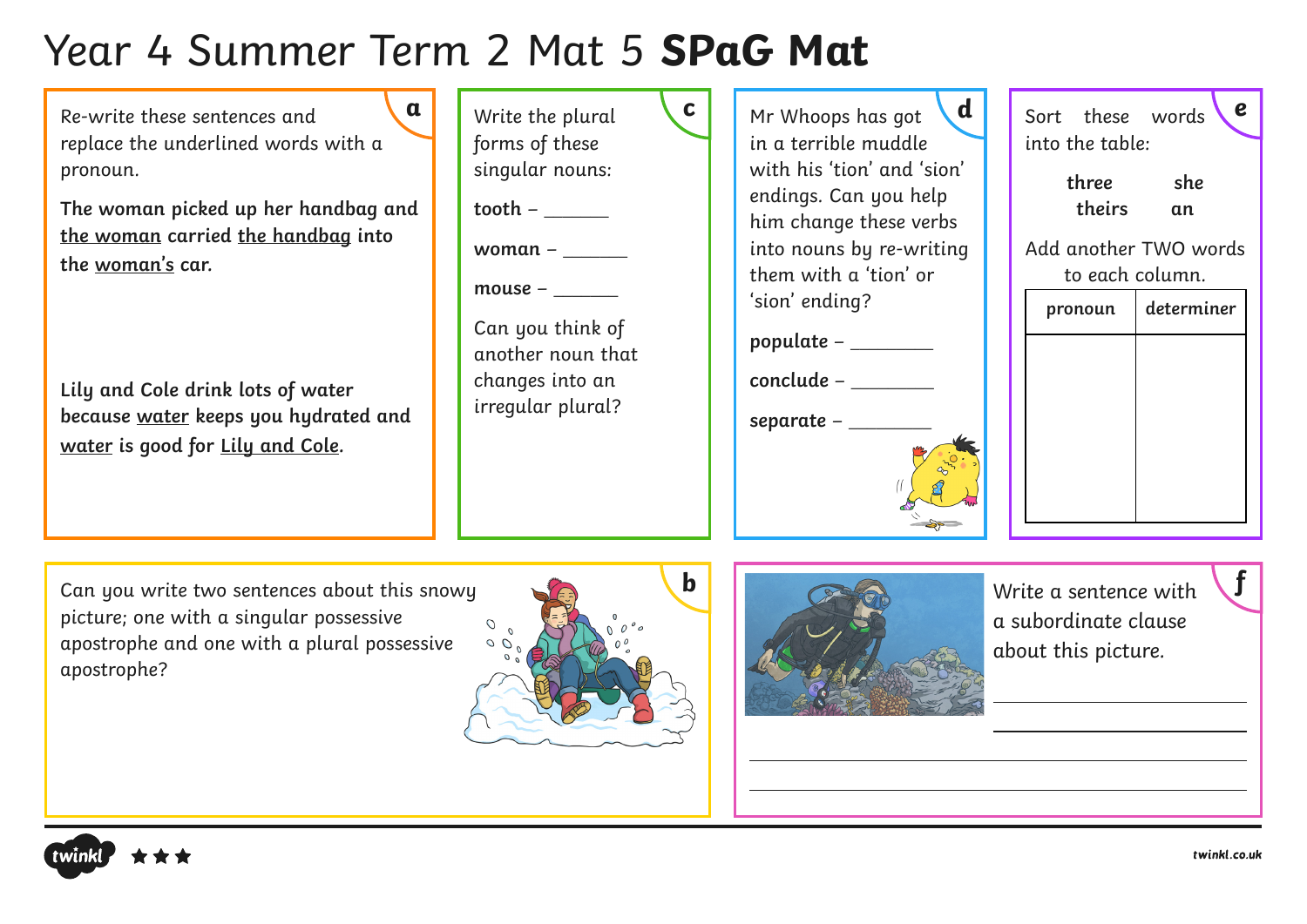# Year 4 Summer Term 2 SPaG Mat 5 **Answers**

**b**

Re-write these sentences and replace the underlined words with a pronoun.

I think this pencil case belongs to Oscar because it looks like Oscar's. **I think this pencil case belongs to Oscar because it looks like his.**

Red team cheered loudly when red team won first place at Sports Day. **Red team cheered loudly when they won first place at Sports Day.**

Can you insert the plural possessive apostrophe in the correct place in this sentence?

The girls**'** sledge flew through the deep snow.



| C<br>Write the plural<br>forms of these<br>singular nouns: |
|------------------------------------------------------------|
| leaf – <u>leaves</u>                                       |
| bush – <b>bushes</b>                                       |
| foot $-$ feet                                              |

| a | $\mathbf c$<br>Write the plural<br>forms of these<br>singular nouns: |        | Sort these words into the table:<br>she<br>three | theirs<br>an | e |
|---|----------------------------------------------------------------------|--------|--------------------------------------------------|--------------|---|
|   | leaf - leaves                                                        |        | pronoun                                          | determiner   |   |
|   | bush - bushes                                                        |        |                                                  |              |   |
|   | $foot - feet$                                                        | theirs | three                                            |              |   |
|   |                                                                      |        | she                                              | an           |   |
|   |                                                                      |        |                                                  |              |   |

Mr Whoops has got in a terrible muddle with his 'tion' and 'sion' endings. Can you help him change these verbs into nouns by re-writing them with a 'tion' or 'sion' ending?

act – \_\_\_\_\_\_\_\_\_ **action**

divide – <u>division</u>



Underline the subordinate **d f** clause in this sentence.



As she swam, the woman could see the colourful coral on the sea bed.

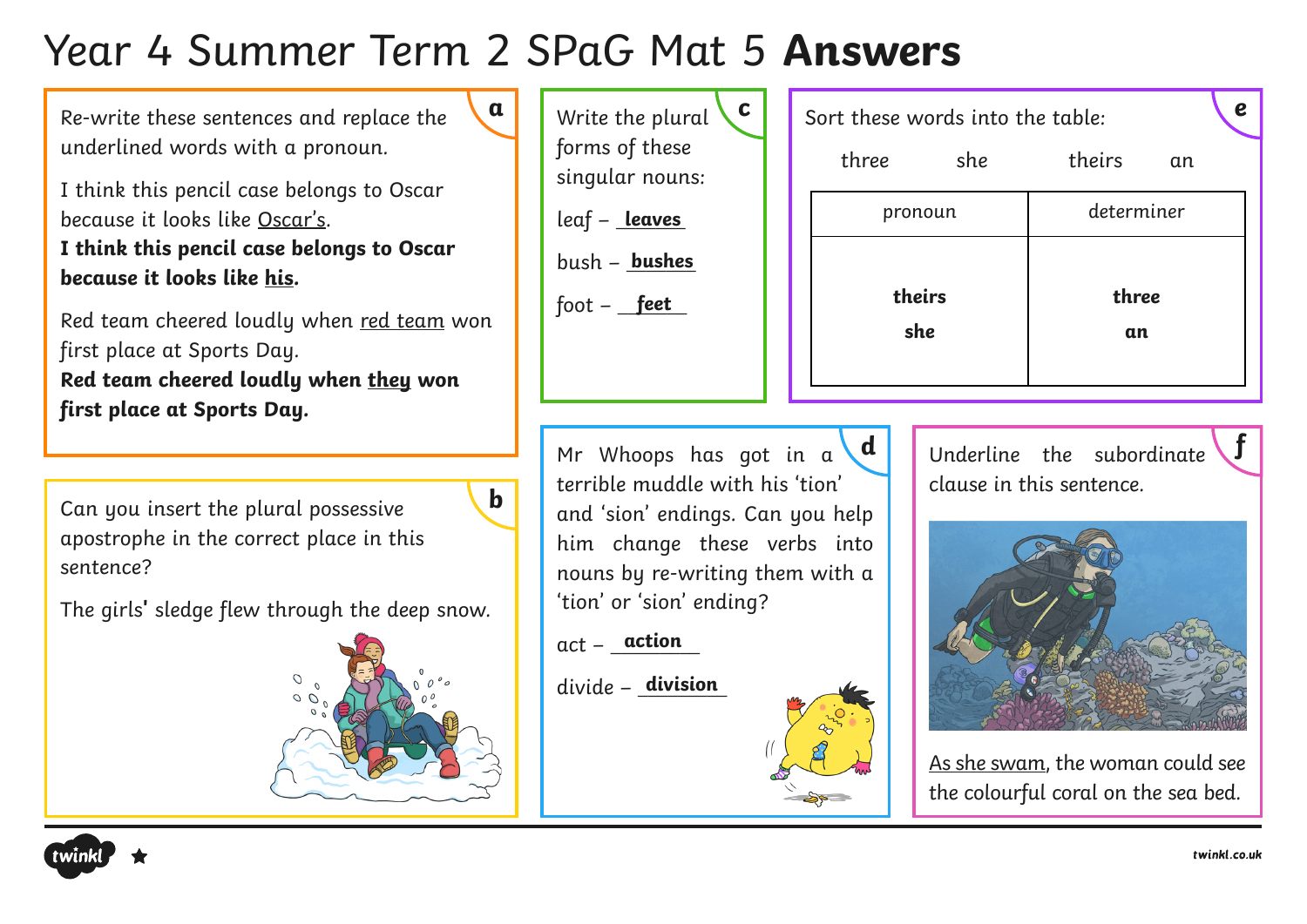# Year 4 Summer Term 2 SPaG Mat 5 **Answers**

**b**

Re-write these sentences and replace the underlined words with a pronoun.

The woman picked up her handbag and the woman carried the handbag into the woman's car.

**The woman picked up her handbag and she carried it into her car.**

Can you write a plural possessive apostrophe sentence to match this snowy picture?

**Accept any suitable sentence that uses a plural possessive apostrophe, e.g.** 

**The girls' sledge flew through the deep snow.**



Write the plural forms of these singular nouns:

tooth – \_\_\_\_\_\_\_ **teeth**

woman – <mark>women</mark>

mouse – <u>mice</u>

Mr Whoops has got in a terrible muddle with his 'tion' and 'sion' endings. Can you help him change these verbs into nouns by re-writing them with a 'tion' or 'sion' ending? **d**

populate – \_\_\_\_\_\_\_\_\_ **population**

conclude – \_\_\_\_\_\_\_\_\_ **conclusion**



#### Add another word to each column.



Re-write this sentence and add a subordinate clause.

The woman could see the colourful coral on the sea bed.

**Accept any correctly-punctuated sentence with a subordinate clause, e.g. As she swam, the woman could see the colourful coral on the sea bed.**



**f**